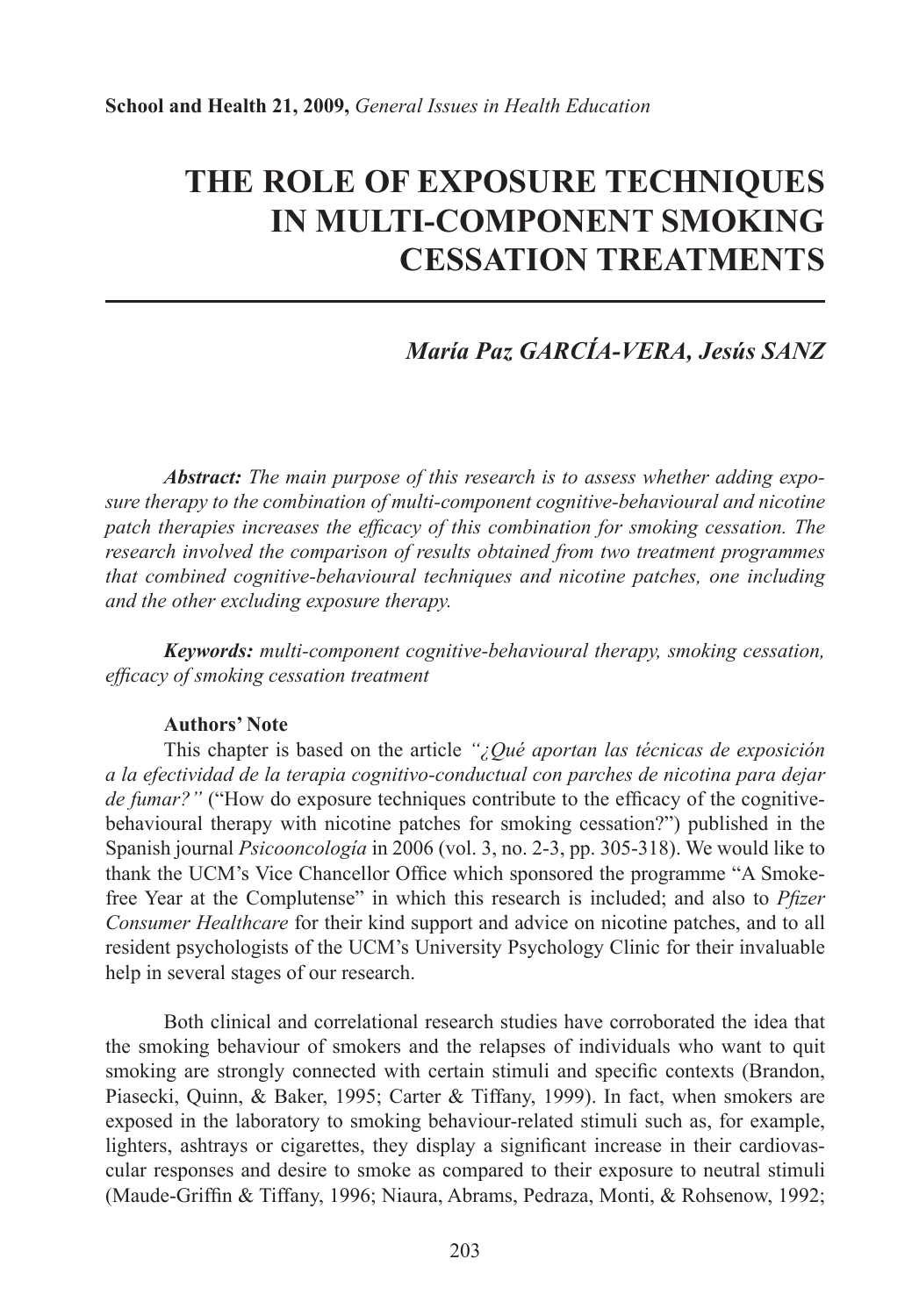Thewissen, van den Hout, Havermans, & Jansen, 2005). Furthermore, higher reactivity to smoking behaviour-related stimuli predicts a decreased probability of reaching abstinence after following a smoking cessation treatment and an increased probability of relapse (Abrams, Monti, Carey, Pinto, & Jacobus, 1988; Niaura, Abrams, DeMuth, Pinto, & Monti, 1989; Waters et al., 2004). This data has led researchers to consider the therapeutic benefits of reducing the associative force of smoking behaviour-related stimuli through exposure techniques based on classical conditioning. Typically, exposure techniques involve the smoker being prevented from smoking (response prevention) while undergoing systematic and continuous exposure to stimuli and contexts previously associated with the smoking behaviour, as the final objective is to extinguish the smoker's conditioned responses to said stimuli.

However, the few research studies that had tested the efficacy of exposure techniques for smoking cessation have failed to find that these techniques alone are more efficacious than other psychological treatments such as relaxation training (Götestam  $\&$ Melin, 1983) or rapid smoking (Corty & McFall, 1984; Raw & Russell, 1980). Furthermore, research to date has neither proved that smokers receiving exposure techniques show higher abstinence rates than smokers who simply receive social support (Raw & Russell, 1980) or are on the waiting list (Götestam & Melin, 1983). Therefore, the effectiveness of exposure techniques as the sole smoking cessation treatment is, at this point in time, questionable.

Yet, the inclusion of said techniques in psychological or psychopharmacological multi-component programmes might increase their efficacy. To date, only three studies have explored this option. Lowe, Green, Kurtz, Ashenberg and Fisher (1980) found that exposure did not significantly increase the efficacy of a psychological treatment programme based on relaxation training and discussion of goals: on completion of three- and six-month follow-ups, psychological treatment that did not involve exposure reached abstinence rates of 71% and 29%, respectively, that is, similar rates to those obtained with psychological treatment including exposure (60% and 27%, respectively). Brandon, Zelman and Baker (1987) analyzed the efficacy of a treatment based on rapid smoking, psychoeducation, social reinforcement, coping response training and contingency contract, by comparing the application of this treatment alone with its application combined with four additional exposure therapy sessions. Even though on completion of the exposure sessions the group of patients that received the treatment showed a slightly higher abstinence rate than the group of patients that did not undergo said treatment (65% vs. 37%), the difference at the six-month follow-up already failed to be statistically significant  $(50\% \text{ vs. } 37\%)$ , and even more so after one year  $(40\% \text{ vs. } 37\%)$ 37%). Finally, Niaura, Abrams, Shadel, Rohsenow, Monti and Sirota (1999) did not find any statistically significant differences between the abstinence rates obtained with four different types of treatment: brief cognitive-behavioural therapy, cognitive-behavioural therapy including exposure, cognitive-behavioural therapy including nicotine gum, and cognitive-behavioural therapy including both nicotine gum and exposure. Indeed, the respective abstinence rates were 34.4%, 32.3%, 48.6% and 38.7% at the one-month follow-up; and 12.5%, 12.9%, 14.3% and 3.2% at the one-year follow-up.

In short, previous research studies do not appear to support the idea that exposure techniques on their own are an efficacious smoking cessation treatment, nor that said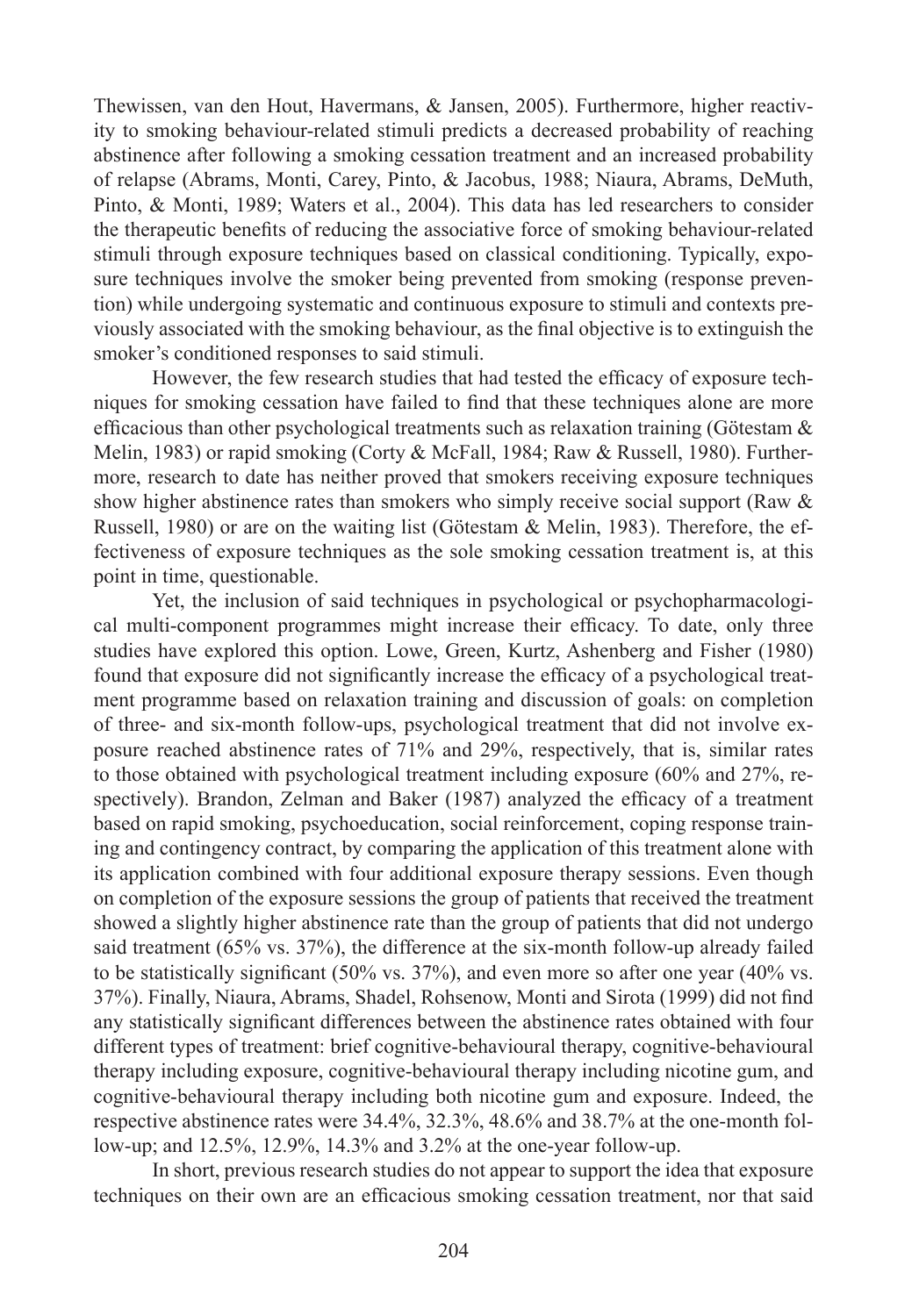techniques could enhance the efficacy of other psychological or psychopharmacological treatments. Nevertheless, several authors have indicated that the low efficacy shown by exposure techniques to date could be due to the fact that these techniques, when applied to both smoking behaviour and the treatment of addictions in general, have been neither designed nor implemented by taking into account the latest breakthroughs of research on extinction (Conklin & Tiffany, 2002; Conklin, 2006; Thewissen, Snijders, Havermans, van den Hout, & Jansen, 2006). Thus, for example, contemporary research on animal and human learning processes suggests that the extinction that occurs during the exposure therapy does not imply a direct reduction of the initial association between conditioned stimulus (CS) (e.g., cigarette) and unconditioned stimulus (US) (e.g., nicotine), but a learning of new inhibitory associations with CS (CS – not US). These new associations learnt during the application of exposure techniques are controlled by the context in which they arise: within the context of the exposure therapy, the individual learns that the US will not come after the CS anymore. As a result, at a later stage the phenomenon known as "renewal" may occur: an extinguished conditioned response (e.g., the urge to light up when detecting the presence of a cigarette) is reignited when the individual is exposed to the CS (e.g., the cigarette) outside of the context of the exposure therapy, that is, outside of the context of extinction. In other words, the urge to smoke fuelled by stimuli related with the smoking behaviour, such as, for example, a cigarette, may be extinguished within the context of the clinic where the patient is subjected to the exposure therapy. However, when the patient is exposed to a cigarette outside the clinic (e.g., in a pub), these conditioned urges may rekindle and thus render the exposure techniques ineffective (Conklin & Tiffany, 2002; Conklin, 2006; Thewissen et al., 2006).

A logical consequence of this understanding of both the extinction processes and the occurrence of renewal phenomena is the need to design exposure techniques that involve, at least, replicating as accurately as possible the original contexts in which the association CS-US was built in the first place, and expanding the contexts in which said exposure, and hence the extinction, takes place (Conklin  $\&$  Tiffany, 2002). Therefore, the contexts used during the application of the exposure techniques should be multiple and as close as possible to the real contexts in which the individual found, and will again find, smoking behaviour-related stimuli. From this perspective, it is understandable that a number of previous studies did not find any evidence of the efficacy of exposure techniques, as some researchers (Corty  $\&$  McFall, 1984; Götestam & Melin, 1983) adopted stimuli-presentation procedures (e.g., imagination, audio presentation) which do not replicate accurately the real contexts previously associated with the smoking behaviour, or in which patients will find the conditioned stimuli that they are seeking to extinguish.

The main purpose of this research is to assess whether adding exposure therapy to the combination of multi-component cognitive-behavioural and nicotine patch therapies increases the efficacy of this combination for smoking cessation. The research involved the comparison of results obtained from two treatment programmes that combined cognitive-behavioural techniques and nicotine patches, one including and the other excluding exposure therapy. This therapy was designed for the purpose of maximizing extinction and preventing the effects of renewal, by using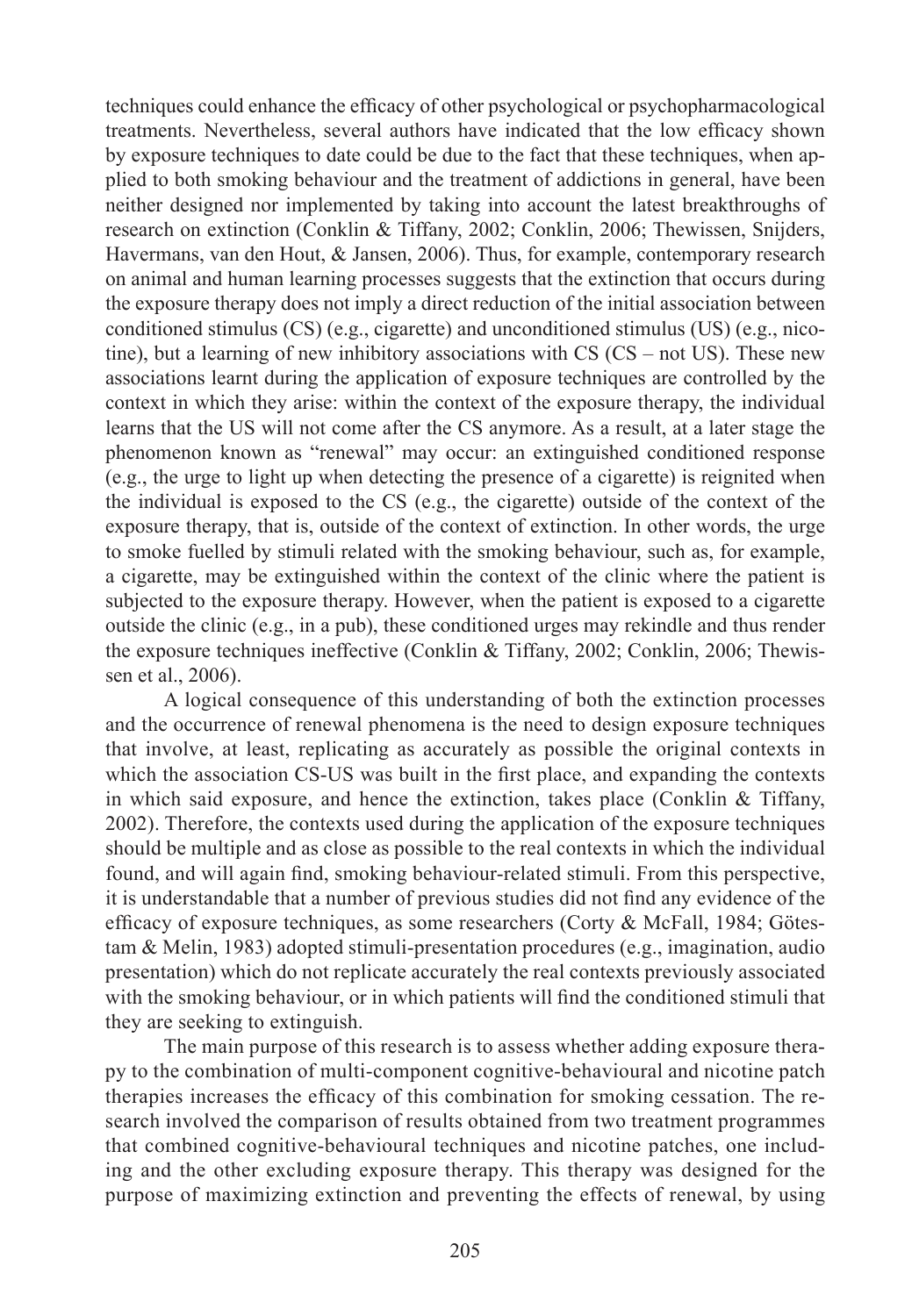at the clinic an in vivo procedure involving the presentation of stimuli associated with smoking behaviour in contexts that are very similar to the either real contexts previously associated to smoking behaviour or contexts in which patients will find conditioned stimuli at a later stage (e.g., having a coffee, drinking in a smoke-filled pub), and the inter-session scheduling of self-exposure tests to those stimuli in multiple contexts.

## **METHOD**

### *Participants*

The research included 48 smokers who undertook two treatment programmes for smoking cessation conducted at the *Clínica Universitaria de Psicología* [University Psychology Clinic (previously known as *Unidad de Psicología Clínica y de la Salud*)] of the Complutense University of Madrid (UCM, by its Spanish acronym). The first programme was conducted in 2002-03 (22 smokers) and the second in 2005-06 (26 smokers). Both programmes included a multi-component cognitive-behavioural therapy and nicotine patches, but the second also included an exposure therapy. Both programmes were sponsored by the UCM's Vice Chancellor's Office, and therefore all patients were UCM teachers or administration and service staff who were provided free participation in the project. The main demographic and clinical features of the patients in each treatment programme are specified in Table 1. Prior to the start of the pre-treatment assessment, all patients signed an informed consent document for their participation in the research.

Table 1. Demographic and clinical characteristics of patients who underwent the programmes combining cognitive-behavioural therapy (CBT) and nicotine patches with or without exposure therapy

| Characteristics                                                 | $Treatment (CBT + patches)$ |                           |
|-----------------------------------------------------------------|-----------------------------|---------------------------|
|                                                                 | With exposure<br>$(n = 26)$ | No exposure<br>$(n = 22)$ |
| Age (average in years; [SD])                                    | $46.5$ [9.8]                | 44.5 $[8.6]$              |
| Gender (% women)                                                | 61.5                        | 68.2                      |
| Education level (%)                                             |                             |                           |
| Primary Education                                               | 11.5                        | 4.5                       |
| Secondary, High School or Vocational Training                   | 26.9                        | 4.5                       |
| University                                                      | 61.5                        | 90.9                      |
| Marital status (%)                                              |                             |                           |
| Married or de facto                                             | 73.1                        | 90.9                      |
| Unmarried                                                       | 23.1                        | 9.1                       |
| Separated or divorced                                           | 3.8                         | $\Omega$                  |
| Profession (%)                                                  |                             |                           |
| University professors                                           | 42.3                        | 54.5                      |
| Administration and service staff                                | 57.7                        | 45.5                      |
| No. cigarettes/day prior to treatment (average [SD])            | $21.3$ [8.7]                | $19.6$ [5.9]              |
| High nicotine dependency (% who smoke $\geq$ 30 cigarettes/day) | 23.1                        | 9.1                       |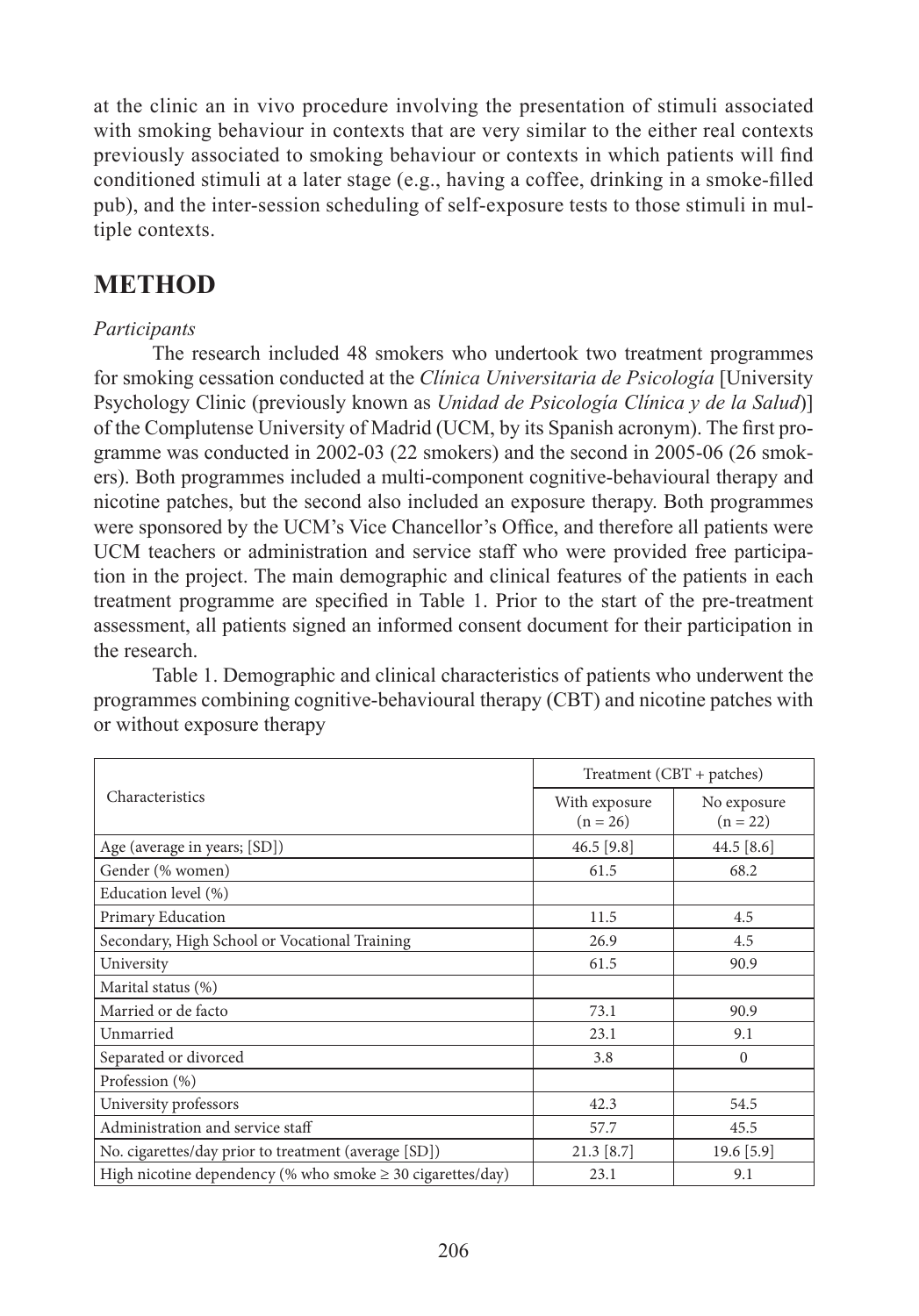*Note*.  $SD = standard deviation$ . Chi-square or *t* tests did not provide with  $p < 0.05$  statistically significant differences between both groups for any characteristics.

#### *Design*

A pre-, post-, and follow-up, quasi-experimental study of two groups was conducted. The study was quasi-experimental since the patients were not randomly allocated to either treatment programme (with or without exposure). *Procedure*

Patient assessment and treatments were conducted by the Clinic's resident psychologists (García-Vera, 2004a).

#### *Pre-treatment assessment*

All patients underwent an individual pre-treatment assessment involving a structured interview to gather information on several aspects of their smoking habit (e.g., cigarette smoking, situations that trigger smoking, reasons to quit smoking, etc.), as well as on specific demographic (including age, education, profession, etc.) and clinical (including smoking-related diseases) variables.

### *Multi-component cognitive-behavioural treatment*

In the treatment programme with no exposure, the aforementioned assessment session also involved the start of the treatment, part of which focused on the application of motivational techniques, specifically motivational interview and preparation of a letter of personal commitment to the therapy. In the treatment programme with exposure, the patient was invited to an individual treatment session at a later stage, in which the aforementioned motivational techniques would be applied.

Following the motivational treatment, all patients started a group multi-component program (5-7 individuals per group), which combined several cognitive-behavioural strategies and techniques with nicotine patches. The group programmes in the non-exposure treatment included 9 sessions conducted over 11 weeks – one per week, except sessions 2 and 3 and the final three sessions. Only 48 hours passed between sessions 2 and 3, as the purpose of session 3 was to provide immediate support to patients following the session in which they had undertaken to quit smoking completely (the second session or D-Day, the "Tobacco Independence Day") while the final three group sessions were conducted with a two-week interval between sessions.

In the treatment including exposure, the group programme included 10 sessions held within 10 weeks, one per week, except for sessions 2 and 3, which, like the nonexposure programme, only 48 hours passed between sessions due to identical aforementioned reasons.

As it is common in cognitive-behavioural therapies, in both treatment programmes (with and without exposure), patients were required to complete a series of tasks between sessions, which were essentially focused on rehearsing and consolidating the skills learnt during the therapy sessions. The approximate length of each group treatment session was 90 minutes. The main psychological strategies and techniques used during the group sessions in both treatment programmes – partly based on strategies and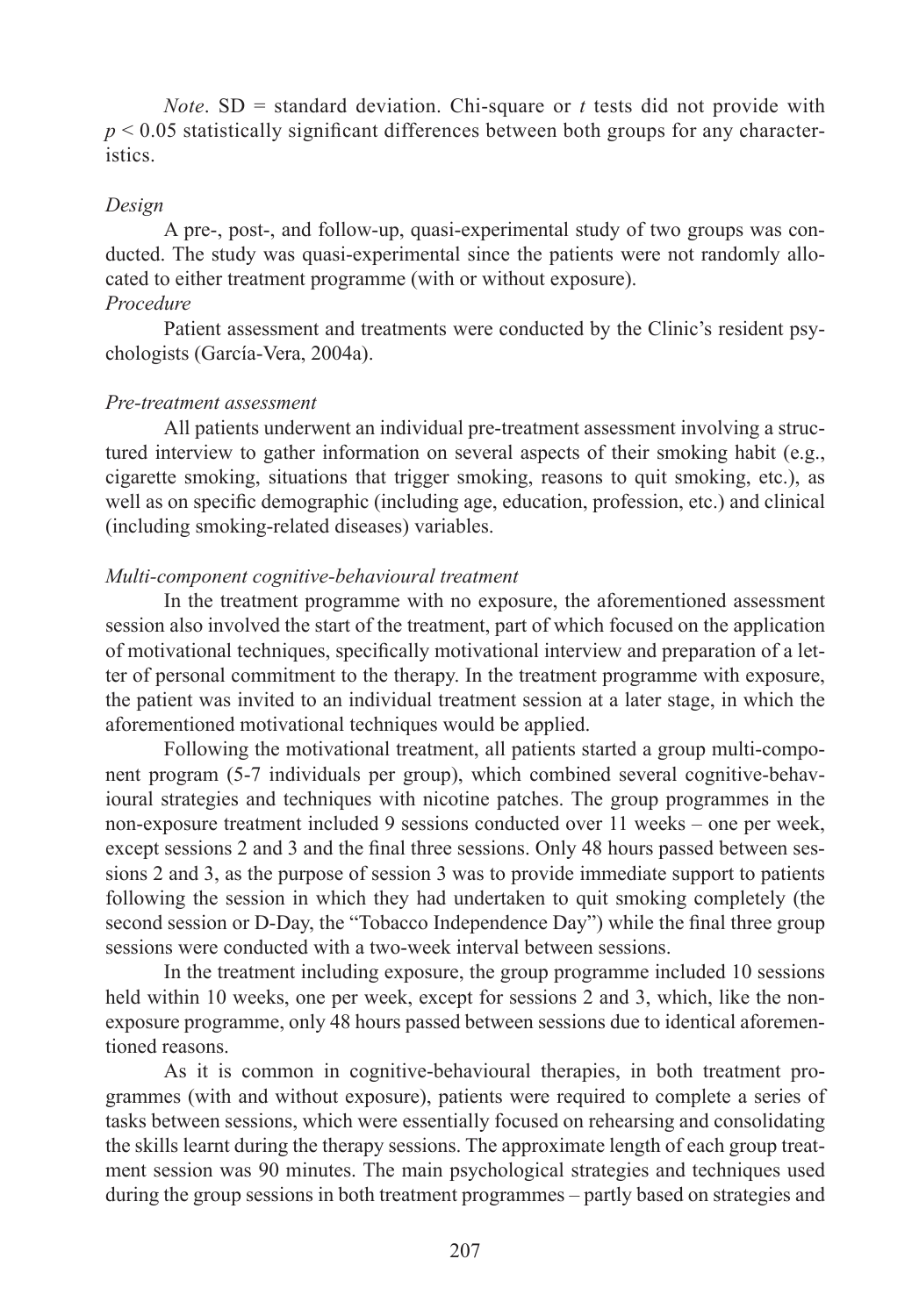techniques drawn from the "Ex-Moker" quit-smoking programme (García-Vera, 2004b) – were the following: (1) psychoeducation (i.e., information on the smoking habit, dependence, the quitting process, organism recovery processes (including weight controlrelated aspects), impact on moods, smokers' cognitive biases and dysfunctional beliefs; (2) reinforcement techniques (i.e., graphic representation and measurement of the CO in the expired air and reinforcement of CO level reductions); (3) stimulus control techniques; (4) social support during the treatment, and (5) techniques to confront desire, anxiety and relapse-inducing situations, to help patients overcome them successfully and stay away from tobacco (e.g., distraction, stop thinking, positive self-instructions, cognitive restructuring, diaphragm breathing training, assertiveness training, problem solving training).

#### *Nicotine patches*

In both treatment programmes' second group session (D-Day), patients were introduced to Nicorette© 16-hour nicotine patches, and provided the corresponding user information and instructions both in writing and orally. Patients applied themselves the first patch during this second session, witnessed by the therapist, and received the required patches (one per day) to be used until the following treatment session. The guidelines for patch use followed recommended clinical practice guidelines (Fiore et al., 1996, 2000). On the basis of results obtained from meta-analytical research studies, which have not detected any additional benefits to extending the nicotine patch therapy beyond 8 weeks (Fiore, Smith, Jorenby, & Baker, 1994), these guidelines recommend the application of 16-hour nicotine patches during 8 weeks, gradually reducing the nicotine release dosage: 4 weeks using 15-mg nicotine patches, 2 weeks with 10-mg patches, and 2 weeks with 5-mg patches [see Fiore et al.'s (1996) general strategy table 3). This was the guideline used in both treatment programmes assessed in this research.

#### *Exposure therapy*

In the treatment programme with exposure, in vivo exposure to smoking behaviour-related stimuli was introduced from the fifth group treatment session, which involved exposure to a 7-stimulus hierarchy conducted over the following group sessions. The first stimulus, for example, involved opening the packet of cigarettes, extracting a cigarette, handling it with both hands, smelling it while holding with both hands, placing the cigarette on the hand that usually holds the cigarette for smoking, grabbing the lighter with the other hand and, finally, handling the lighter. Further stimuli (e.g., drawing the cigarette to the mouth, holding it between the lips, sucking on its filter tip, taking a drag) gradually increased the amount of smoking behaviour-related actions as well as the amount of contextual smoking behaviourrelated elements (e.g., lighting a cigarette in full view, smoke filling the room, having a coffee or any drink that patients normally combined with cigarettes) – to the point that the last stimulus of the hierarchy involved, for example, performing all the aforementioned actions while patients were having a coffee (or any other drink they normally combine with cigarettes) at a street cafe packed with smokers and filled with cigarette smoke.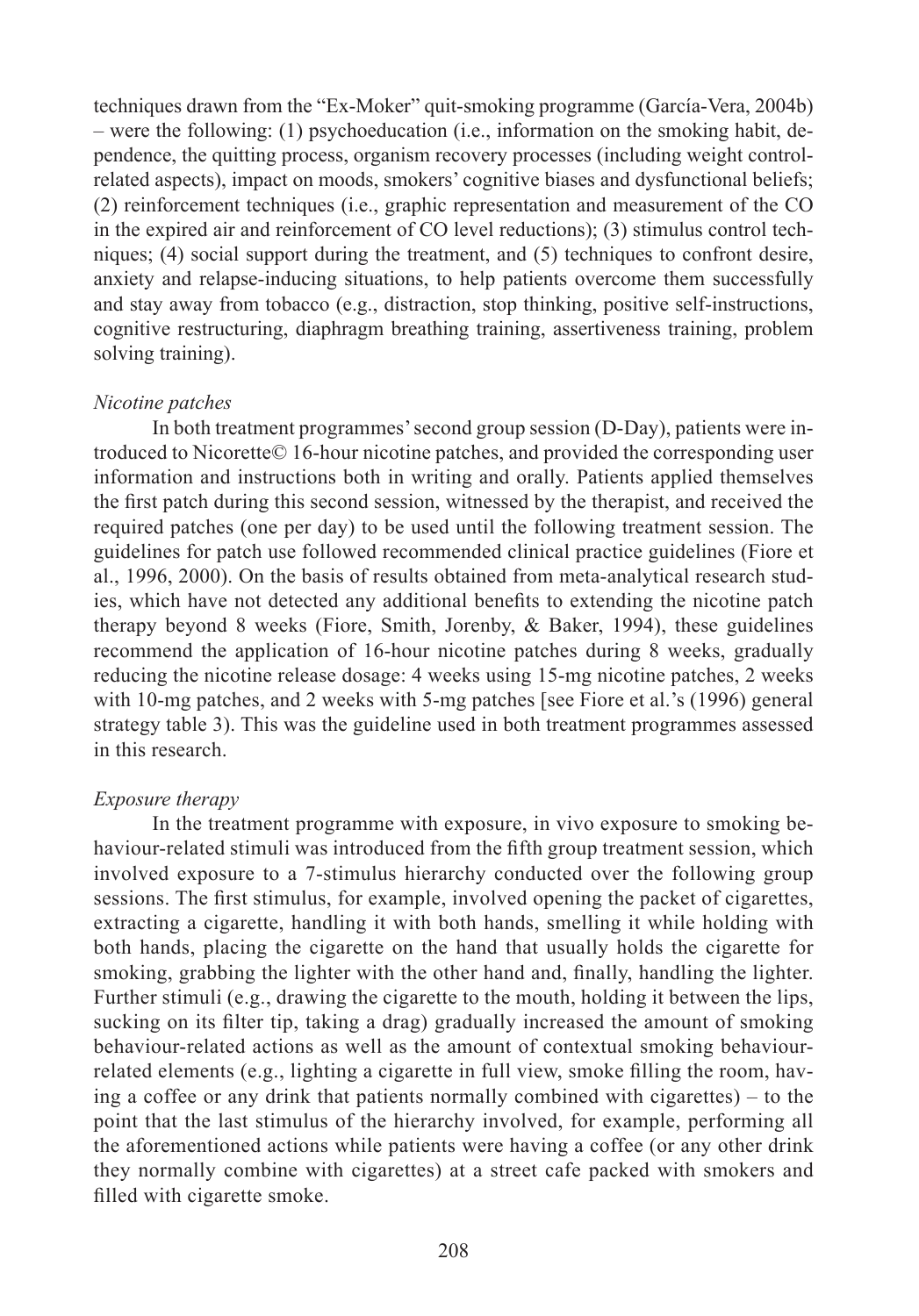In addition, patients were required to build their own personal hierarchy including four smoking habit-related stimuli, akin to the hierarchy used during the sessions. Tasks involving gradual self-exposure to the first two stimuli of the group hierarchy and the four stimuli of the personal hierarchy (with a minimum of two daily exposures to the corresponding stimulus) were scheduled between sessions. These self-exposure actions were assessed via patient's own records and discussed in the group sessions.

#### *Post-treatment assessment and follow-up*

At the start of the last group treatment session, patients were asked about their tobacco consumption since they quit smoking (D-Day), and also underwent an analysis of CO in expired air with a *Mini 2 Smokerlyzer (Bedfont Scientific)*. Unfortunately, due to technical problems affecting the database, all CO measurements from the nonexposure treatment programme were lost. Post-treatment abstinence was thus based on the self-report on continuous abstinence since D-Day (9 and 7 weeks respectively for programmes with and without exposure). For exposure programme patients, the abstinence self-report was compared with the 24-hour abstinence measurement based on the determination of CO being under 8 ppm (Becoña & Vázquez, 1998).

One month later, all patients were contacted by phone for a structured interview in which they were asked questions including whether they had smoked during that month. For the one-month follow-up, a negative answer to said question defined abstinence.

All patients were again contacted by phone after 6 and 12 months, except those who had started treatment in mid-2006 and six months had not yet passed since completion of their treatment. In both follow-ups, patients also underwent a brief structured telephone interview, in which they were asked whether they had smoked during the last six or twelve months, respectively. For both six- and twelve-month follow-ups, a negative answer to said question defined abstinence.

## **RESULTS**

#### *Demographic and clinical characteristics and treatment attendance*

Chi-square tests were conducted for the purpose of detecting the occurrence of differences between both treatment groups, with or without exposure, in terms of gender, education level, marital status, and profession (see Table 1). No statistically significant differences connected to the aforementioned characteristics were detected between both groups ( $P^2 = .23, 5.65, 2.71$  and .71, respectively, all of them non-significant with  $p < .05$ ). In addition, *t* tests for independent measurements were conducted for the purpose of detecting the occurrence of differences between both treatment groups in terms of patient age and number of cigarettes smoked regularly before the treatment. Again, no statistically significant differences were detected in either group in connection to said variables  $(t = .73$  and  $.75$ , respectively, both nonsignificant with  $p < .05$ ). Furthermore, taking the fact of smoking 30 or more cigarettes daily as an indicator of high nicotine dependency (De León, Díaz, Becoña, Gurpegui, Jurado,  $& González-Pinto, 2003$ ), no statistically significant differences were detected in connection with the number of smokers with high nicotine depend-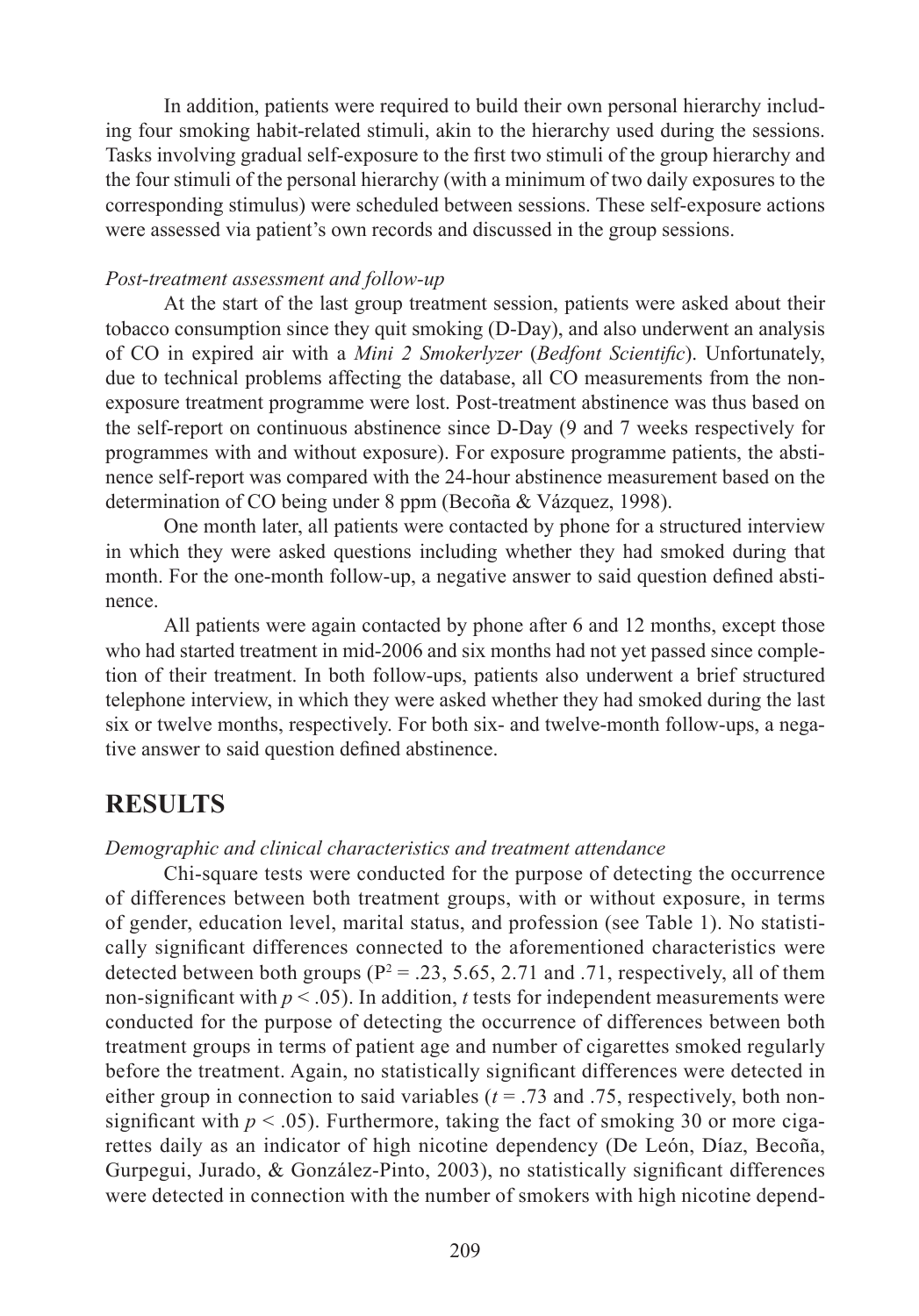ency between the exposure and non-exposure groups  $(23.1\% \text{ vs. } 9.1\%; \text{ P}^2 = 1.68,$ non-significant with  $p < .05$ ).

The percentage of treatment sessions attended by patients was also calculated. The non-exposure group's percentage was calculated over a total of 10 treatment sessions (1 individual treatment-assessment  $+9$  group treatment). The exposure group's percentage was calculated over a total of 11 treatment sessions (1 individual treatment-assessment + 10 group treatment). A *t* test for independent measurements did not reveal any statistically significant differences in the percentage of treatment sessions attended between the exposure and non-exposure groups (79% vs. 82.3%;  $t = -0.38$ , non-significant with  $p \le 0.05$ ). Failure to attend half of the sessions was considered as discontinuance of treatment. Non-attendance was calculated at 13.6% in the exposure group and 13.6% in the non-exposure group – and no statistically significant differences were detected in the percentage of discontinuances ( $P^2 = .29$ , non-significant with  $p < .05$ ).

#### *Abstinence rates*

It was impossible to contact a patient who had discontinued the non-exposure treatment and, therefore, no post-treatment or follow-up abstinence data were gathered from this patient. The lost data corresponding to this patient were included as a failure, and the percentages of abstinent patients over the total of patients who started the treatment on time of completion and 1-, 6- and 12-month follow-ups are included in Table 2. Prior to the analysis of these data, it is important to take into account that the 6- and 12-month follow-ups do not include data corresponding to exposure group patients who had started the treatment in mid-2006, with whom no 6- and 12-month follow-ups were conducted as six months had not passed since completion of their treatment at that stage.

Chi-square tests were conducted for the purpose of detecting the occurrence of differences between both treatment groups, with or without exposure, in the percentage of abstinent patients at post-treatment and 1-month follow-up stages (see Table 2). No statistically significant differences connected to the abstinence percentages were detected between both groups (both  $P^2 = .20$  and non-significant with  $p < .05$ ).

Taking into account only patients who had completed the treatment with sufficient time to conduct 6- and 12-month follow-ups (see Table 2), the  $P^2$  tests did not reveal any statistically significant differences between both treatment groups in connection with the percentages of abstinent patients at treatment completion and 1-month follow-up stages (both  $P^2 = .79$  and non-significant with  $p < .05$ ). Again, said tests did not reveal any statistically significant differences between both groups in connection with the percentages of abstinent patients at the 6- and 12-month follow-up stages ( $P^2 = 2.37$  y 3,28, respectively, both non-significant with  $p < .05$ ). However, at the one-year stage, the difference between both groups, which favoured the exposure group (66.7% vs. 36.4%), almost reached statistical significance ( $p <$ .07). In fact, the difference became so great (30.3%) that the lack of statistical significance suggested that the research lacked statistical power at the time of assessing abstinence at the 12-month stage.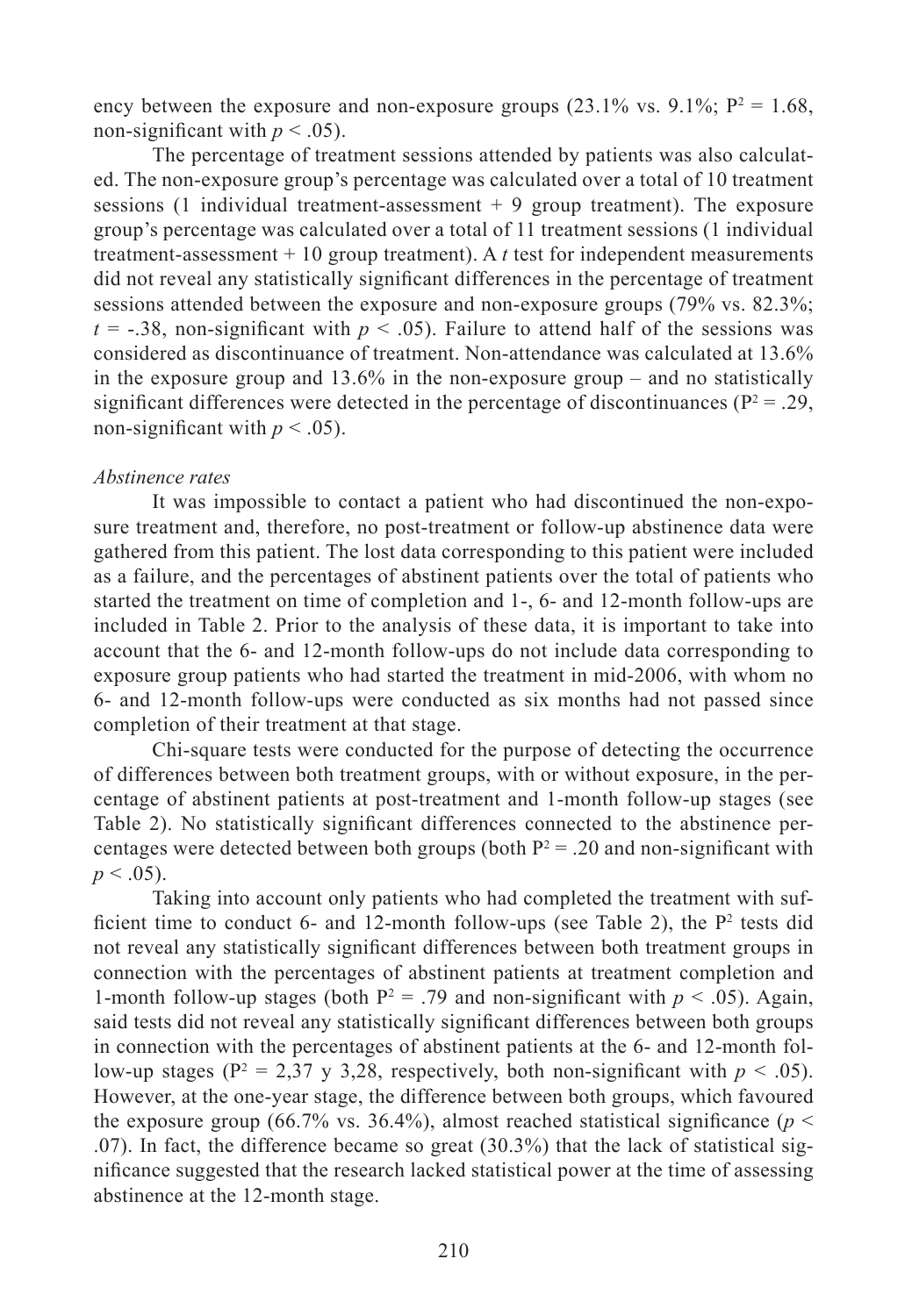Table 2. Abstinence rates in the two programmes combining cognitive-behavioural therapy (CBT) and nicotine patches with or without exposure therapy.

| Abstinence                                           | $Treatment (CBT + patches)$ |             |
|------------------------------------------------------|-----------------------------|-------------|
|                                                      | With exposure               | No exposure |
| All smokers (n)                                      | 26                          | 22          |
| Abstinence at post-treatment stage                   | 65.4%                       | 59.1%       |
| Abstinence at 1-month follow-up                      | 65.4%                       | 59.1%       |
| Smokers who underwent 6- and 12-month follow-ups (n) | 15                          | 22          |
| Abstinence at post-treatment stage                   | 73.3%                       | 59.1%       |
| Abstinence at 1-month follow-up                      | 73.3%                       | 59.1%       |
| Abstinence at 6-month follow-up                      | 66.7%                       | 40.9%       |
| Abstinence at 12-month follow-up                     | 66.7%                       | 36.4%       |

*Note*. Chi-square tests did not provide with  $p < 0.05$  statistically significant differences between both groups for any abstinence measurements.

## **DISCUSSION**

The main purpose of this research was to assess whether adding exposure techniques would significantly improve the efficacy of the combined cognitive-behavioural and nicotine patch therapies in both the short-term (post-treatment and 1-month follow-up) and the mid-/long-term (six- and twelve-month follow-ups). Our results do not appear to support said hypothesis. Indeed, even though the combined cognitive-behavioural therapy and nicotine patch programme including exposure thecniques provided abstinence rates during post-treatment and at the 1-, 6- and 12-month follow-up stages that were higher than the rates corresponding to the combined non-exposure cognitive-behavioural and nicotine patch programme without exposure techniques (see Table 2), said differences were not statistically significant. Therefore, we are to accept the null hypothesis of absence of differences between both treatment programmes and, as a result, conclude that adding exposure techniques does not significantly improve the efficacy of combined cognitive-behavioural and nicotine patch programmes.

Said absence of statistically significant differences was clear despite the fact that both treatment programmes for smoking cessation yielded excellent results. Indeed, both programmes considered, we detected abstinence rates of up to 65% in the posttreatment stage, 52.8% at the six-month follow-up stage and 50% at the 1-year stage. These results are similar or higher than the results obtained in previous research on the efficacy of cognitive-behavioural therapies, nicotine patches or the combination of both. Thus, for example, further analysis of the data gathered from the meta-analytical review conducted by Sánchez Meca, Martín Martínez, Olivares Rodríguez, and Rosa Alcázar  $(1999)$  on the efficacy of cognitive-behavioural smoking cessation therapies in Spain leads to estimate abstinence rates of 67.2% during post-treatment, 31.9% at six months and 29.3% at twelve months (García-Vera & Sanz, 2006). Likewise, further analysis of the data gathered from the meta-analytical review conducted by Fiore et al. (1994) on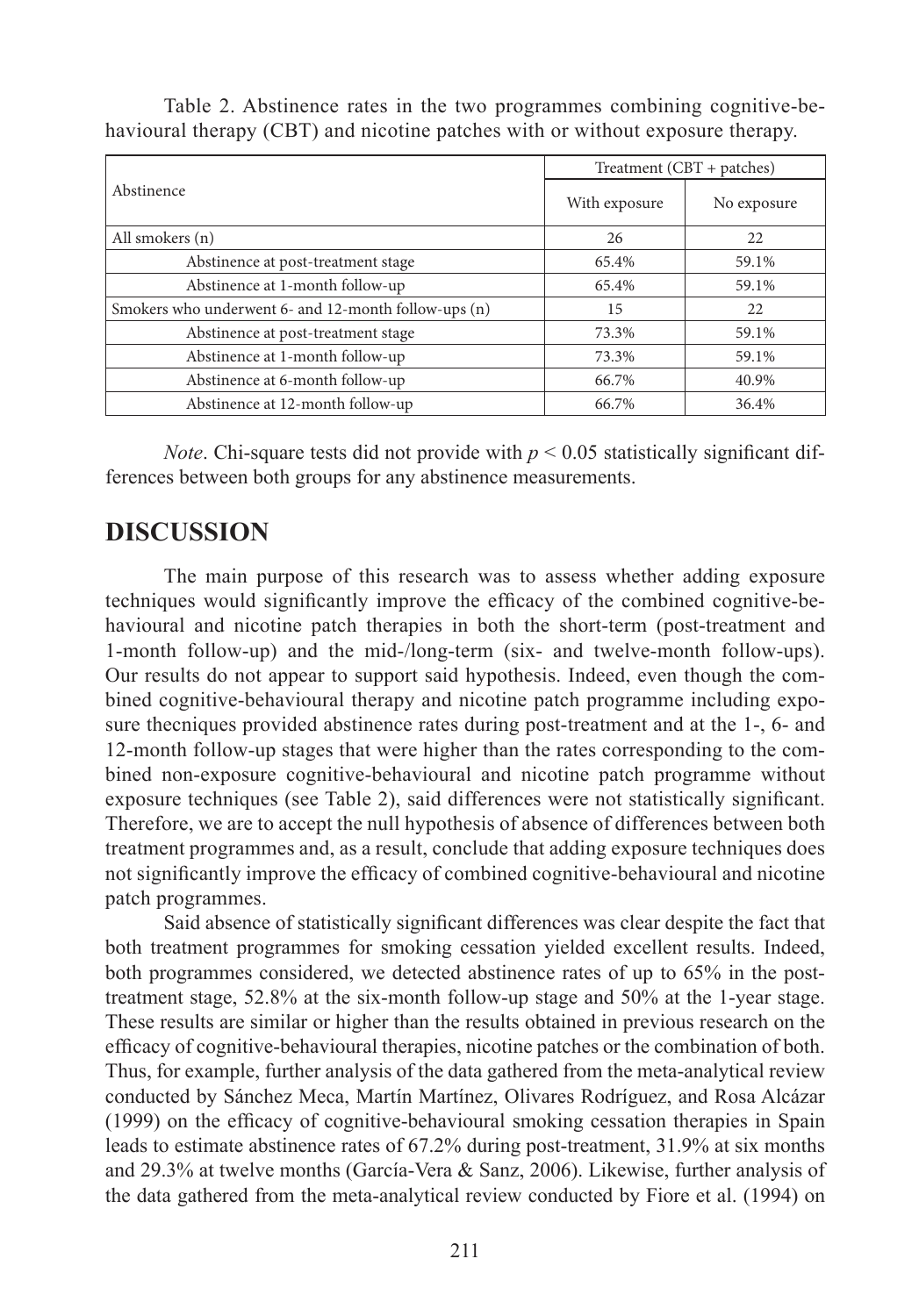the efficacy of nicotine patches leads to expect abstinence rates of 17.2% during posttreatment, 22.4% at six months and 10.2% at twelve months – while the application of nicotine patches combined with cognitive-behavioural therapy reaches abstinence rates of 50.4% during post-treatment, 28.9% at six months, and 27.6% at twelve months (García-Vera & Sanz, 2006).

Therefore, any ground effect must be ruled out when attempting to explain the absence of differences between treatment programmes with or without exposure. In fact, this absence of differences is consistent with the results of previous published studies, which also found that exposure techniques did not increase significantly the effectiveness of either multi-component cognitive-behavioural exposure programmes (Brandon et al., 1987; Lowe et al., 1980) or multi-component treatment programmes combining cognitive-behavioural therapy with nicotine patches (Niaura et al., 1999). Moreover, in this research, and in comparison with other previous research, the exposure therapy was designed according to Conklin y Tiffany's (2002) recommendations in order to maximize extinction and prevent the renewal effects, and involving, for this purpose, in vivo presentation at the clinic of smoking behaviour-associated stimuli – presenting these stimuli in contexts that recreate accurately the real contexts previously associated to the smoking behaviour, or in which patients would face conditioned stimuli at a later stage – and scheduling multiple-context self-exposure situations between sessions. Yet, even though Conklin and Tiffany's (2002) recommendations were thoroughly followed for the design of the exposure therapy, our results do not suggest that said therapy increases significantly the abstinence rates of a multi-component programme combining cognitive-behavioural therapy with nicotine patches.

However, in the light of the limitations of this study, this conclusion should be taken with precaution. The first limitation is that its design was not experimental. As patients were not randomly assigned to treatments, it might be that both groups of patients could differ in some relevant characteristics connected with the abstinence rate achieved, which in turn could explain the absence of differences between abstinence rates in both treatments. Even thought it is true that both groups of patients did not show statistically significant differences on a number of demographic and clinical variables (gender, age, marital status, education level, profession, number of cigarettes smoked, nicotine addiction, attendance at treatment sessions), it is clear that there are many other variables that could predict abstinence (Míguez & Becoña, 1997; Ockene et al., 2000), and that the absence of randomisation makes even likely the possible occurrence of differences between groups regarding said variables and hence their possible influence over the results obtained in this research.

The second limitation has to do with the procedure used to measure abstinence, as the use of self-reports is still controversial. However, a large body of data suggest that self-reports are accurate even in low-intensity interventions. Disconfirmation rates in these situations can be as low as 2%–4% (Jolicoeur et al., 2000). In fact, in this research we were able to measure abstinence through CO-oximetry in the exposure group's posttreatment stage – with results that completely confirmed the abstinence self-report data, as the level of CO in 65.4% of patients who underwent the treatment with exposure was below 8 ppm at the post-treatment stage. In addition, the reliability of responses provided in self-reports in Spain was estimated at 71.4% for telephone interviews (Nebot